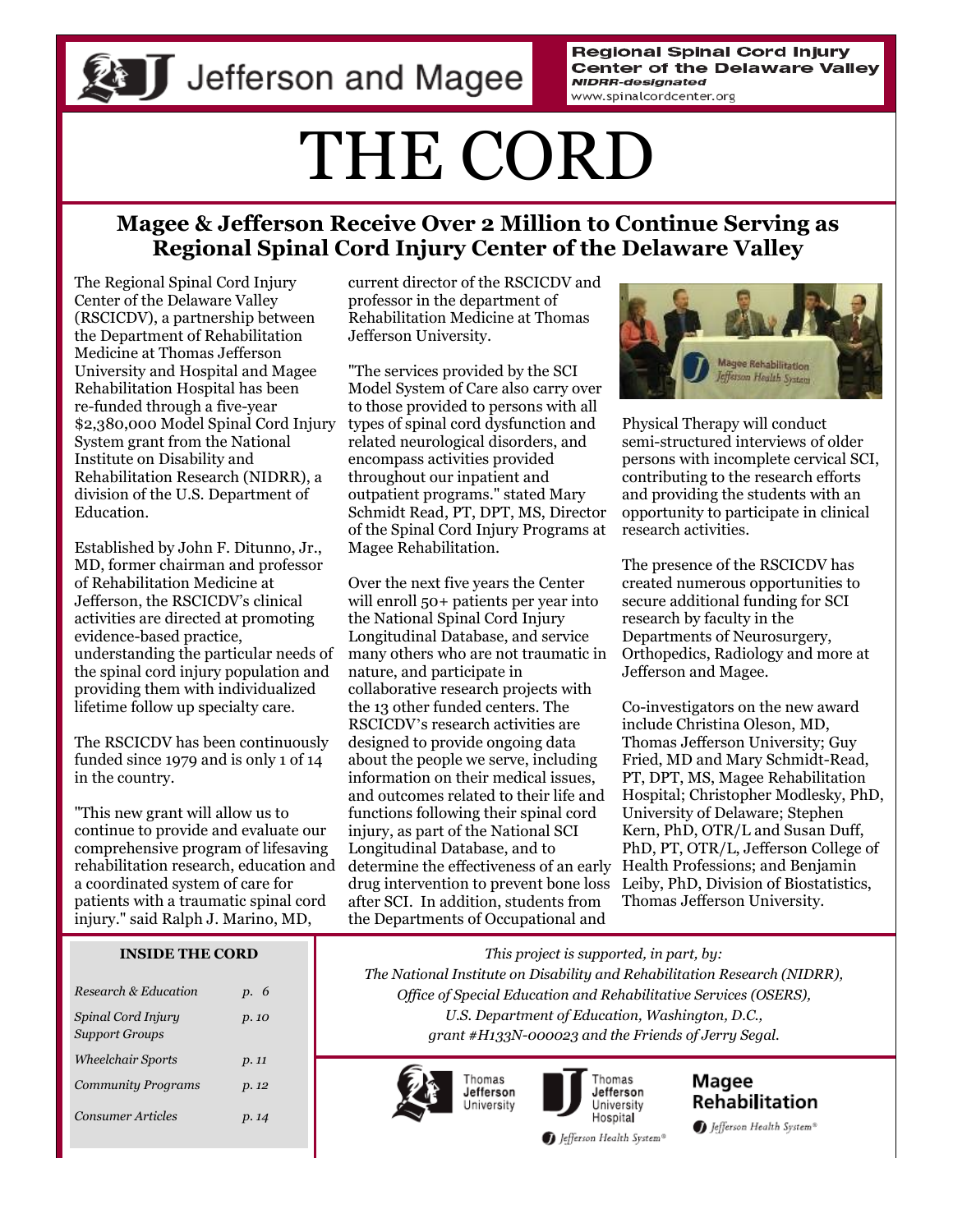Page 6

# **RESEARCH & EDUCATION**

## **RESEARCH PARTICIPANTS NEEDED!**

The Spinal Cord Injury Center at Jefferson and Magee is looking for individuals with SCI to participate in a research study to examine the reliability of a spasticity and joint position test.

#### **The participant will be asked to:**

- Have 2 separate physical therapists perform a spasticity and joint position test on your legs.
- Come back into Magee a week later to have the same 2 physical therapists test spasticity.

#### **To participate in the research you must:**

- Have a traumatic spinal cord injury
- Level of Injury T12 or higher
- Willing to come to Magee Rehab Hospital for 2 outpatient visits, for less than one hour each visit
- 3 or more months post injury

If interested, please contact **Mary Schmidt-Read** at **(215) 587-3151**.

## **EFFECTS OF TWO DIFFERENT FES CYCLING PROGRAMS**

The Spinal Cord Center at Jefferson and Magee, along with researchers from the University of Sciences, are conducting a study to learn how different cycling programs may help adults with spinal cord injury. We are looking at the effects that may decrease your risk of cardiovascular (heart) disease and other health problems including: the strength and make-up of the bones in your legs; the size and strength of your leg muscles; the amount of fat-free tissue in your body; and your cholesterol levels and nutritional status. The study will require you to cycle with FES for 1 hour, 3 times a week at Magee's Outpatient center for 6 months. You will also have testing completed at 3 different time points: 1. before starting the cycling, 2. after cycling for 3 months, and 3. after cycling for 6 months. Some testing will be completed at Jefferson.

You are eligible to participate in the study if you:

- Are 18 to 65 years old (but women must be premenopausal)
- Have a spinal cord injury and are unable to move your legs
- Can attend 60 minute training sessions 3 times per week for 26 weeks at Magee's Outpatient Center
- Can attend data collection sessions 3 times
- Have no major medical problems
- Have not broken a bone in your leg in the past 3 months
- Are not pregnant

For more information, please contact either **Therese Johnston**, PT, PhD, MBA (Principal Investigator) at **(215) 596-8682**, **Marilyn Owens**, R.N. (Study Coordinator) at **(215) 955-6579** or **Elizabeth Watson**, PT, DPT (Senior Physical Therapist) at **(215) 218-3900**.

## **NEW STEM CELL RESEARCH – GERON HALTING THE STUDY**

The Regional Spinal Cord Injury Center of the Delaware Valley (RSCICDV) at Jefferson/Magee was participating in the world's first FDA approved clinical trial using a human embryonic stem cell (hESC)-based therapy in humans. The Phase I multi-center trial was designed to establish the safety of the treatment in patients with "complete" thoracic spinal cord injuries. The study was sponsored by Geron. Geron halted the study when it became a financial burden on the company and decided to focus on developing other drugs.

The RSCICDV was proud to be participating with just a few other centers in the US on this ground breaking technology and possible advancement in the treatment of new spinal cord injuries. The study was stopped at all the participating centers.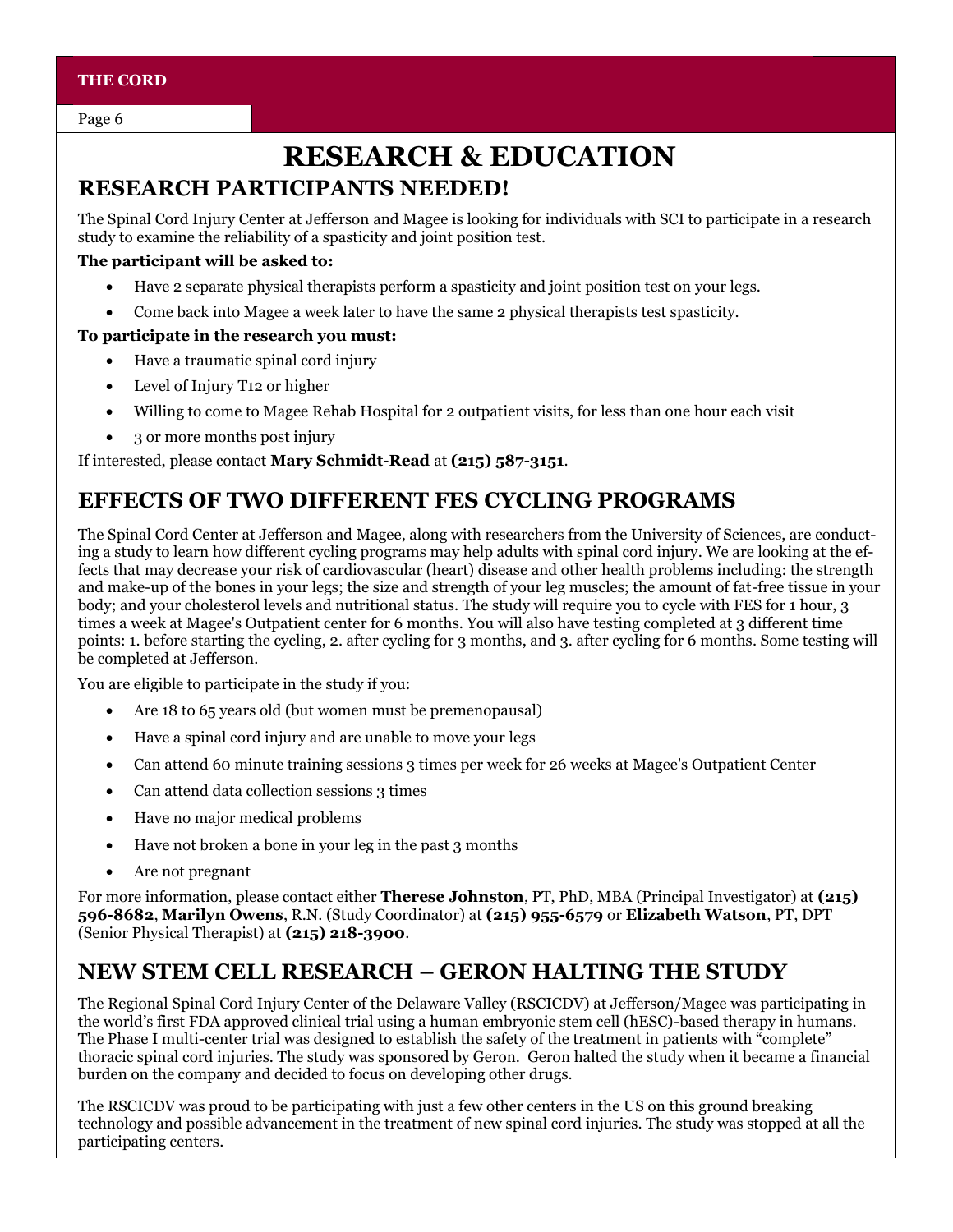## **NEW PUBLICATIONS/PRESENTATIONS BY RSCICDV STAFF**

- 1. Anderson KD, Acuff ME, Arp BG, Backus D, Chun S, Fisher K et al. United States (US) multi-center study to assess the validity and reliability of the Spinal Cord Independence Measure (SCIM III). *Spinal Cord* 2011; 49(8):880-885.
- 2. Biering-Sorensen F, Alexander MS, Burns S, Charlifue S, Devivo M, Dietz V et al. Recommendations for translation and reliability testing of international spinal cord injury data sets. *Spinal Cord* 2011; 49(3):357-360.
- 3. Burns AS, Delparte JJ, Patrick M, Marino RJ, Ditunno JF. The reproducibility and convergent validity of the Walking Index for Spinal Cord Injury (WISCI) in chronic spinal cord injury. *Neurorehabil Neural Repair* 2011; 25(2):149-157.
- 4. Falowski S, Ooi YC, Sabesan A, Sharan A. Spinal cord injury induced by a cervical spinal cord stimulator. *Neuromodulation* 2011; 14(1):34-37.
- 5. Fehlings MG, Theodore N, Harrop J, Maurais G, Kuntz C, Shaffrey CI et al. A phase I/IIa clinical trial of a recombinant Rho protein antagonist in acute spinal cord injury. *J Neurotrauma* 2011; 28(5):787-796.
- 6. Harrop JS, Naroji S, Maltenfort MG, Ratliff JK, Tjoumakaris SI, Frank B et al. Neurologic improvement after thoracic, thoracolumbar, and lumbar spinal cord (conus medullaris) injuries. *Spine* 2011; 36(1):21-25.
- 7. Kirshblum S, Botticello A, Lammertse DP, Marino RJ, Chiodo AE, Jha A. The impact of sacral sensory sparing in motor complete spinal cord injury. *Arch Phys Med Rehabil* 2011; 92(3):376-383.
- 8. Marino RJ, Burns S, Graves DE, Leiby BE, Kirshblum S, Lammertse DP. Upper- and lower-extremity motor recovery after traumatic cervical spinal cord injury: an update from the national spinal cord injury database. *Arch Phys Med Rehabil* 2011; 92(3):369-375.
- 9. Martin ND, Marks JA, Donohue J, Giordano C, Cohen MJ, Weinstein MS. The mortality inflection point for age and acute cervical spinal cord injury. *J Trauma* 2011; 71(2):380-385.
- 10. Ooi YC, Saulino M, Williams KA, Jr., Sharan A. Observational analysis of successful reimplantation of explanted intrathecal drug delivery systems: a case series. *PM&R* 2011; 3(2):175-178.
- 11. Oyster ML, Karmarkar AM, Patrick M, Read MS, Nicolini L, Boninger ML. Investigation of factors associated with manual wheelchair mobility in persons with spinal cord injury. *Arch Phys Med Rehabil* 2011; 92(3):484-490.
- 12. Ploumis A, Kolli S, Patrick M, Owens M, Beris A, Marino RJ. Length of stay and medical stability for spinal cord-injured patients on admission to an inpatient rehabilitation hospital: a comparison between a model SCI trauma center and non-SCI trauma center. *Spinal Cord* 2011; 49(3):411-415.
- 13. Radcliff KE, Kepler CK, Delasotta LA, Rihn JA, Harrop JS, Hilibrand AS et al. Current management review of thoracolumbar cord syndromes. *Spine J* 2011; 11(9):884-892.
- 14. Schwartz DM, Sestokas AK, Dormans JP, Vaccaro AR, Hilibrand AS, Flynn JM et al. Transcranial electric motor evoked potential Vmonitoring during spine surgery: is it safe? *Spine* 2011; 36(13):1046-1049.
- 15. Scivoletto G, Tamburella F, Laurenza L, Foti C, Ditunno JF, Molinari M. Validity and reliability of the 10-m walk test and the 6-min walk test in spinal cord injury patients. *Spinal Cord* 2011; 49(6):736-740.
- 16. Steeves JD, Kramer JK, Fawcett JW, Cragg J, Lammertse DP, Blight AR et al. Extent of spontaneous motor recovery after traumatic cervical sensorimotor complete spinal cord injury. *Spinal Cord* 2011; 49(2):257-265.
- 17. van Middendorp JJ, Hosman AJF, Donders ART, Pouw MH, Ditunno JF, Curt A et al. A clinical prediction rule for ambulation outcomes after traumatic spinal cord injury: a longitudinal cohort study. *Lancet* 2011; 377(9770):1004-1010.

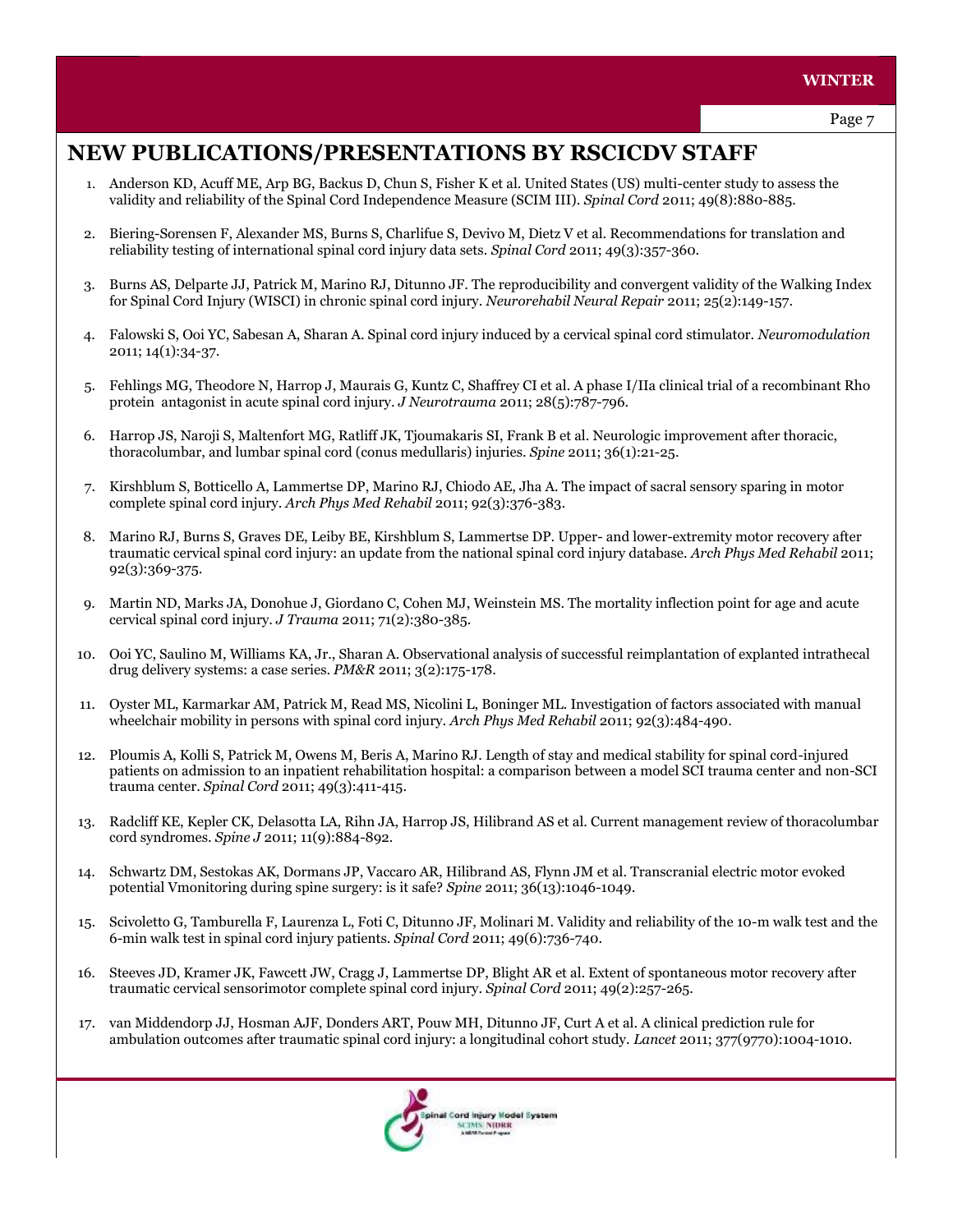#### **THE CORD**

## **RESEARCH PARTICIPANTS WANTED**

This study will be investigating the benefits and limitations of first time exposure to adaptive sports for young adults ages 18 – 30 who have sustained a traumatic lower level spinal cord injury. The goal is to better understand the perception of participants first introduction to adaptive sports, in an effort to improve the methods used to facilitate integration after injury. By volunteering to participate in this study, you will be asked to participate in one face-to-face or phone interview with the researcher, a physical therapist PhD candidate. Interview questions will seek to gather information related to the nature of your spinal cord injury, demographics, and your introduction to adaptive sports. Participants who complete the study will have the opportunity to choose a nominally priced gift card from one of two online shopping locations.

Volunteers must meet the following criteria:

- a) traumatic lower level spinal cord injury,
- b) currently between the ages of  $18 30$ , and
- c) have completed inpatient rehab within the past 5 years.

For additional questions regarding the study, or if you would like to participate, please contact **Ariana Brutico** at **ArBrutico@hotmail.com** or by phone at **570-510-7112.** 

#### **NEW—PROJECT ENABLE**

Project Enable is looking for people to join our program. Sponsored by the National Science Foundation in conjunction with East Stroudsburg University and New Mexico State University, our program is designed to introduce individuals with mobility disabilities to computer science. Unemployment rates for persons with disabilities is nearly 70% and the demand for employment in computer science fields is increasing! Computer science careers are more accommodating to individuals with disabilities than many other careers. Work schedules are flexible and many computer science careers allow employees to work from home. We are looking for a total of 24 participants to complete three computing workshops. During the workshops, participants will meet professionals employed in computer science fields, learn about new/ emerging technologies (including assistive devices), and get an idea of what life is like on a college campus by touring a local university. Participants will be paired up with a

mentor who is either a student or professional in the computer science field that can offer assistance and provide advice to someone considering an education and career in computer science. **There is no cost to participants**, in fact participants earn a total of \$1000.00 to be part of the Project Enable program. Workshop 1 is tentatively scheduled to take place at Magee Rehabilitation from June 21-23, 2012. Workshop 2 would start August 9-11, 2012. Workshop 3 will be determined for next summer. Another set of 3 workshops would start up August 16-18, 2012 with Workshop 2 and 3 to be determined later.

To be considered for this program you must be at least 14 years of age, be interested in computers, and have a mobility disability. For an application and more information, please contact **Kim Roselli**, Program Coordinator East Stroudsburg University, **kmr5090@gmail.com**. Don't miss out on your future!

#### **TUTTLEMAN FAMILY FOUNDATION SPONSORS GUY FRIED EDUCATIONAL SEMINAR**

On Oct  $7<sup>th</sup>$  The Tuttleman Family Foundation sponsored the Dr. Guy Fried Educational Seminar at Magee Rehabilitation. This full day event, titled "What's New for SCI in 2011" was attended by 100 health care professionals from the tristate region. The seminar featured speakers from the Regional Spinal Cord Injury of the Delaware Valley including Dr. Ralph Marino, Dr. Alex Vaccaro and Dr. James Harrop. Dr. Itzhak Fischer, an SCI scientist from Drexel College of Medicine provided the attendees with an update on SCI basic science research. Magee staff members Julie Rece, RN, CWOCN, Evelyn Phillips, MS, RD,LDN and Mary Schmidt, DPT,MS spoke on topics such as preventing SCI complications and therapeutic technology for SCI patients. Bill Cawley, from the CDRF (Christopher & Dana Reeve Foundation), joined Magee's Jessica Rickard, CTRS, speaking on lifetime resources for individuals with SCI. The Physician speakers also participated in a panel discussion on SCI medical continuing care. In addition to a fabulous lunch, attendees were provided with a tour of the SCI unit so that they could observe our staff in action and see what makes Magee a leader in SCI rehabilitation.

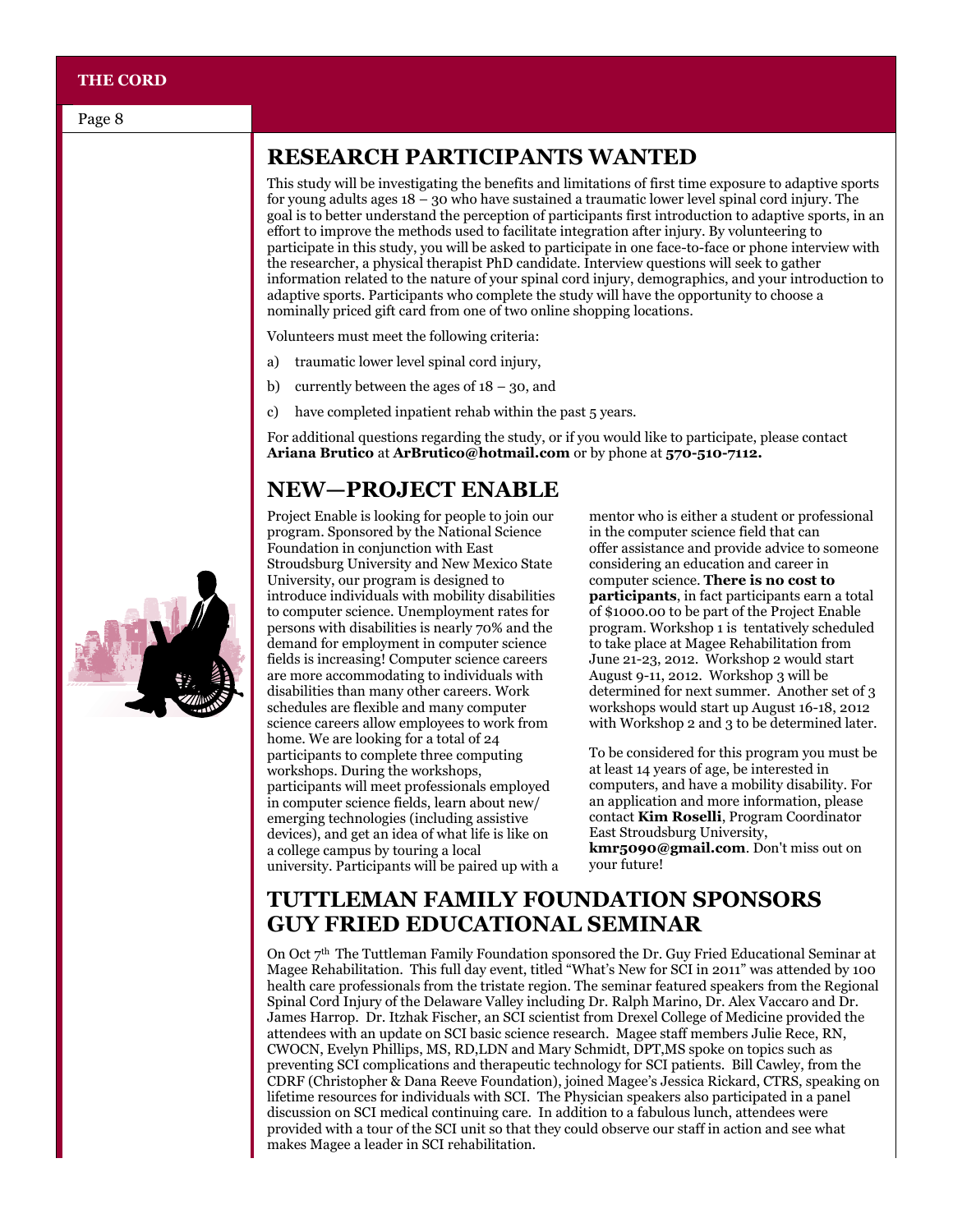#### **WINTER**

## **ONGOING RESEARCH OF THE RSCICDV**

#### **Current**

1. Effects of two Different Functional Electrical Stimulation (FES) Cycling Paradigms. *Sponsor:* **Craig H. Neilsen Foundation**

2. The Value of MRI and DTI as biomarkers for classifying acute spinal cord injury. *Sponsor:* **Department of Defense**

3. A Phase 1 Safety Study of GRNOPC1 in Patients with Neurologically complete, subacute, spinal cord injury. *Sponsor:* **Geron Corporation**

#### **Completed Clinical Trials**

1. Investigation of assistive technology for mobility used by individuals with spinal cord injury. *Sponsor*: **NIDRR supported through SCI Model System of Care**

2. UAB Index of Motor Recovery – Validation of an outcome measure for motor recovery in incomplete spinal cord injury. *Sponsor*: **NIDRR supported through SCI Model System of Care**

3. Development and validation of the thoracic-lumbar control scale to measure strength and coordination of trunk muscles. *Sponsor*: **NIDRR supported through SCI Model System of Care**

4. Development and validation of the Capabilities of Arm and Hand in Tetraplegia (CAHT) measurement for upper extremity function. *Sponsor*: **NIDRR supported through SCI Model System of Care**

5. Spasticity and Joint Position Testing in Individuals with SCI. *Sponsor:* **Regional Spinal Cord Injury Center of the Delaware Valley**

6. A 15-Week, Randomized, Double-Blind, Placebo-Controlled, Parallel-Group, Multi-Center Trial of Pregabalin for the Treatment of Chronic Central Neuropathic Pain After Spinal Cord Injury. *Sponsor*: **Pfizer Pharmaceuticals**

7. A United States multi-center study to assess the validity and reliability of the Spinal Cord Independence Measure (SCIM III). *Sponsor*: **Craig H. Neilsen Foundation**

8. Restoration of walking after spinal cord injury – Reliability of the maximal WISCI level. *Sponsor*: **National Institute on Disability and Rehabilitation Research (NIDRR)**

9. A phase II, double blind, placebo-controlled, multicentered study to access the efficacy and safety of HP184 at 100, 200, and 400 mg doses administered orally once daily for twenty-four weeks in adult subjects with chronic spinal cord injury. *Sponsor*: **Aventis Pharmaceuticals**

10. Peripheral denervation following spinal cord injury (Using MRI to study nerve function following spinal cord injury). *Sponsor*: **American Paraplegia Society**

11. Open-label extension of double-blind, placebo-controlled, parallel group study to evaluate safety, tolerability and activity of oral Famipridine-SR in subjects with chronic incomplete spinal cord injury. *Sponsor*: **Acorda Therapeutics.**

12. Restoration of walking after spinal cord injury - validation of the Walking Index for Spinal Cord Injury (WISCI) scale forhierarchical ranking. *Sponsor*: **National Institute on Disability and Rehabilitation Research (NIDRR)**

13. Study the effects of Body Weight Supported Treadmill Training in acute incomplete spinal cord injury. *Sponsor*: **National Institute of Health (NIH)**

14. A phase I/IIa dose-ranging study to evaluate the safety, tolerability, and pharmacokinetics of BA-210 and the neurological status of patients following administration of a single extradural application of Cethrin® during surgery for acute and cervical spinal cord injury. *Sponsor*: **BioAxone Therapeutics, Inc.**

15. A four-week, prospective, randomized, double-blind, placebo-controlled trial to assess safety, tolerability, Pharmacokinetics and preliminary efficacy of AV 650 in patients with spasticity due to spinal cord injury. *Sponsor*: **Avigen**

#### **GADGETS FOR INDIVIDUALS WITH SCI**

http://www.apple.com/ipodtouch/features/voice-control.html - has information about the voice commands for the iPod touch, the iPhone also has voice commands for various things.

http://www.rollingrazor.com/home/1-bp - this is a great razor for the C5, C6, C7 population to utilize.

Do you have any tips or gadgets that make doing things with your disability more manageable? Please share them at sdibeler@mageerehab.org.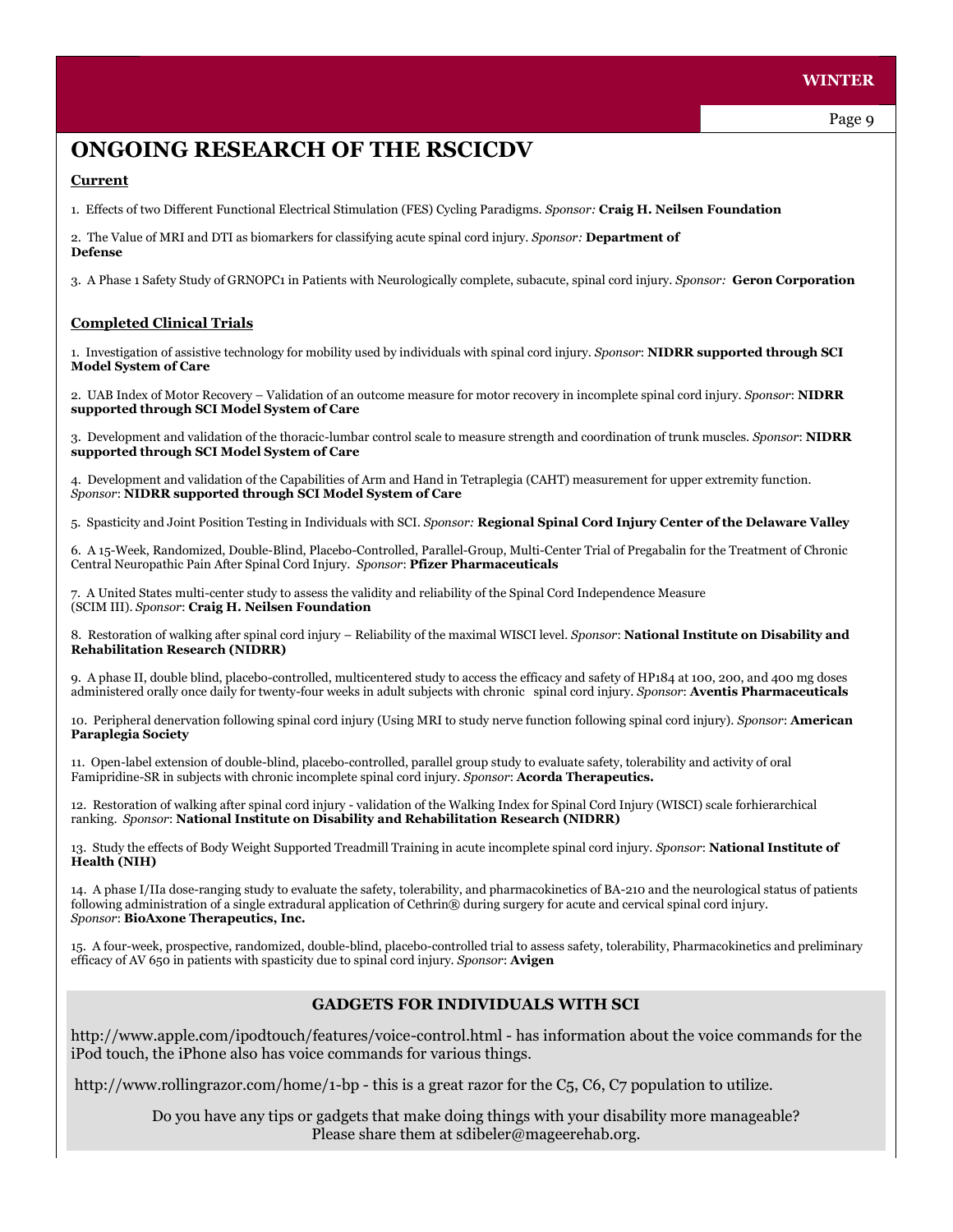#### **THE CORD**

Page 10

# **SPINAL CORD INJURY SUPPORT GROUPS**

## **SCI PEERS, sharing experiences**

The SCI-Peer Consultant Group provides individuals who have suffered a SCI the chance to learn from those who have rehabilitated following such an injury.

Magee can match peers based on injury level, social situations, age, gender, marital status, recreational interests and vocational experience.

To request a peer consultation, or to volunteer as a mentor, contact **Marie Protesto** or **Sonya Dibeler** at **peers@mageerehab.org** or **(215) 587-3174**.

## **ADDICTION MENTORS**

Our Addictions Mentor Program is now up and running! Mentors have been trained in disability education and sensitivity to how addiction may interface with disability issues. This is a very exciting addition to our already existing mentor programs. In addition to working with patients while here, the Addiction Mentors will serve as a connection to the recovery community for patients/families during the transition after Magee. They will help patients get sponsors and home groups near where they live and, if appropriate, they will continue to sponsor patients beyond Magee. They may accompany patients to disability friendly AA/NA meetings after discharge. The plan ultimately is to expand this service for our outpatients and also for family members. More details to come!

## **SCI FAMILY PEERS**

Family Peer Mentors are family members and/or loved ones of individuals who have sustained a SCI and have successfully transitioned to living life with a disability. They are volunteers who are specially trained to guide and provide SCI related information and experiences to families and loved ones of newly injured individuals.

Mentoring can be done in the form of participating in the family group which is held twice monthly at Magee or contacting a new family by telephone or face to face if possible. Given the geographic area Magee serves, we attempt to be creative and flexible with mentoring requests.

The SCI Family PEER Group meets two

Wednesdays a month at 6 p.m. in the 5th floor lounge on the Spinal Cord Injury Unit at Magee Rehabilitation Hospital. This group is open to inpatients and outpatients.

For more information or to become a Family Peer Mentor, please contact **Ruth Black, LCSW** at **(215) 587-3030** or **rblack@mageerehab.org**.

**Interested in becoming an SCI Peer or Addiction Mentor? Please contact the Marie Protesto or Sonya Dibeler at peers@mageerehab.org or (215) 587-3174.** 

**Interested in becoming a Family Peer? Please contact Ruth Black at rblack@mageerehab.org or (215) 587-3030.**

## **SCI RESOURCE GROUP**

This group provides education, recreation and support opportunities to individuals with spinal cord injuries. Traditionally, meetings are held at Magee on the second Thursday of every month at 6 p.m. in the Second Floor Conference Room. However, social outings are scheduled based on availability and pricing.

We are always looking for new topics. If you have an idea for a topic or would like more information, please call **Marie Protesto** or **Sonya Dibeler** at **(215) 587-3174**, or e-mail **peers@mageerehab.org**.



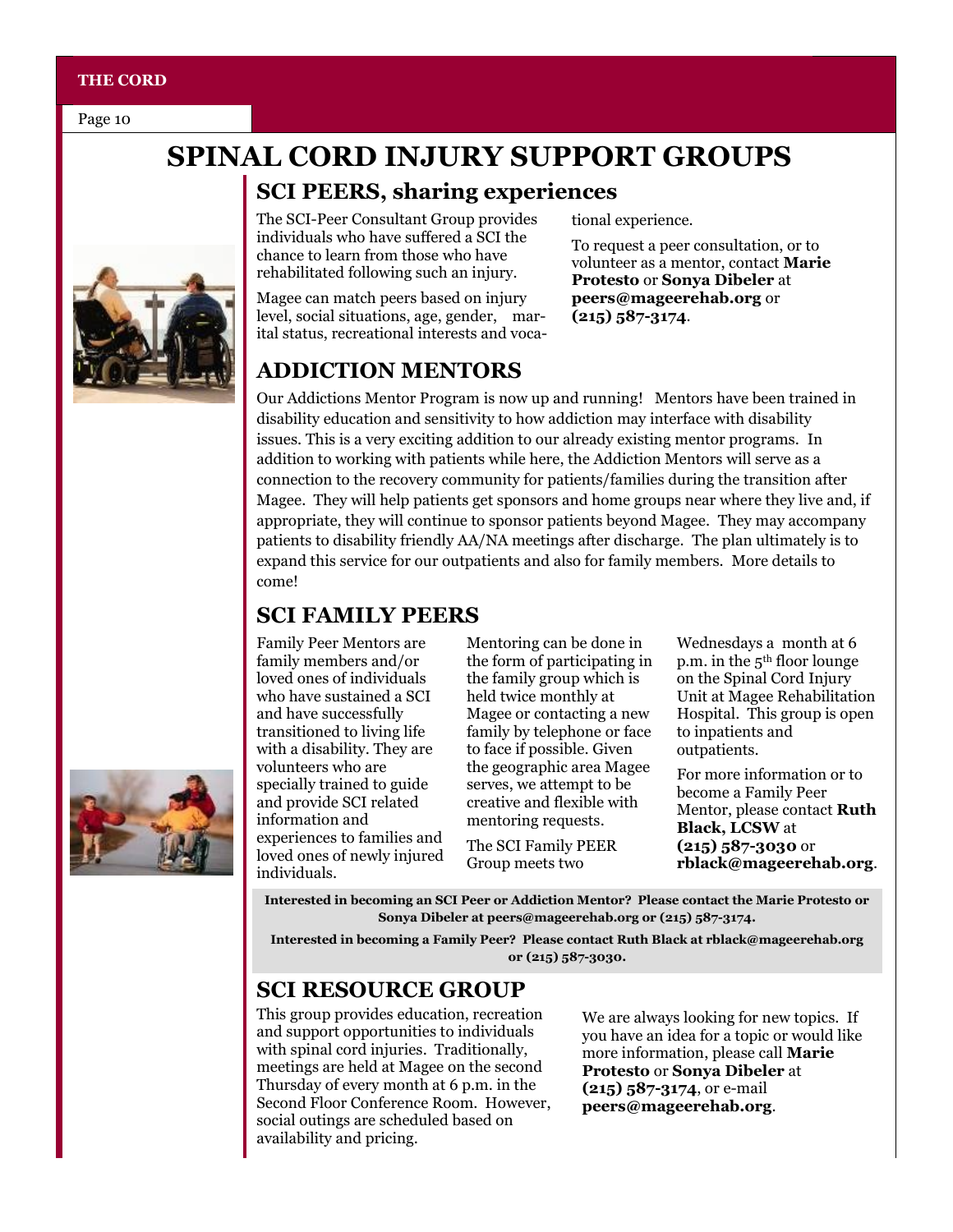# **MAGEE RECREATION RESOURCES**

Physical activity is an integral part of physical and psychological well being. Everyone, regardless of ability or disability, should have access to recreation, so we plan to actively recruit new athletes to join our teams. If you already play a wheelchair sport and would like more information about our program, or if you are interested in a recreation activity that we do not yet offer, please contact us!

Magee Wheelchair Sports teams are always looking for volunteers who would like to learn more about wheelchair sports and help during fundraisers, at practices and tournaments. If you have any questions or would like more information on any of our teams, please email **sports@mageerehab.org** or call **215-587-3140**.

#### **MAGEE WHEELCHAIR SPORTS TEAMS**

#### **BASKETBALL: MAGEE SIXERS SPOKESMEN**

Practices are held every Wednesday evening from 6:30 pm—9 pm (Sept.—May). **Contact:** Binh Scott at binhscott@yahoo.com for more details. **Location:** Carousel House (corner of Belmont Ave. & Ave. of the Republic, Phila., PA 19131)

#### **RUGBY: MAGEE EAGLES**

Practices are held Tuesday evenings from 6:30 pm—9 pm (Sept.—May). **Contact:** John Benson or Heather Schultz at eagleswheelchairrugby@gmail.com for more details. **Location:** Carousel House (corner of Belmont Ave. & Avenue of the Republic, Phila, PA 19131)

#### **TENNIS: MAGEE FREEDOM**

Practices are held each Sunday from 12 pm—2 pm (10 am—12 pm in the summer). **Location:** Cherry Hill Racquet Club (1820 Old Cuthbert Rd., Cherry Hill, NJ 08034) **Contact:** sports@mageerehab.org or 215-587-3140

**RACING:** Contact: sports@mageerehab.org or 215-587-3140.

Currently our Power Soccer and Softball teams are not practicing, but if you would like more information about either of those activities, please contact Meg Rider at sports@mageerehab.org or call 215-587-3140.

Our wheelchair athletes recognize how fortunate we are to have a rehab hospital such as Magee fund our sports program, and we give back to the community by performing outreach events in the Philadelphia area. This season our teams performed demonstrations at many universities and organizations including: University of Pennsylvania, Rowan University, West Chester University, YMCA West Chester Wells Fargo Center, Radnor High School, University of the Sciences Philadelphia, Richard Stockton College of New Jersey, and a Boy Scout Camp.

We encourage everyone to become involved in physical activity, whether it is in a competitive sport or at an intramural level. Please join us as we add more recreational opportunities in the coming months and years.

If you would like Magee to consider adding a specific activity to our program, please call **(215) 587-3140**.

#### **UPCOMING ADAPTIVE SPORT EVENTS AND ORGANIZATIONS OF INTEREST**

- **West Chester YMCA Adaptive Sports Programs**: 2nd Sunday of each month. www.ymcabwv.org/adaptedsports.html
- **PA Center for Adaptive Sports**: Promotes adapted recreation, and sport opportunities for persons with physical and neurological disabilities. www.centeronline.com
- **IM ABLE Foundation: C**reated to build on the active lifestyles that founder, Chris Kaag, promotes for individuals with disabilities. www.getupandmove.org











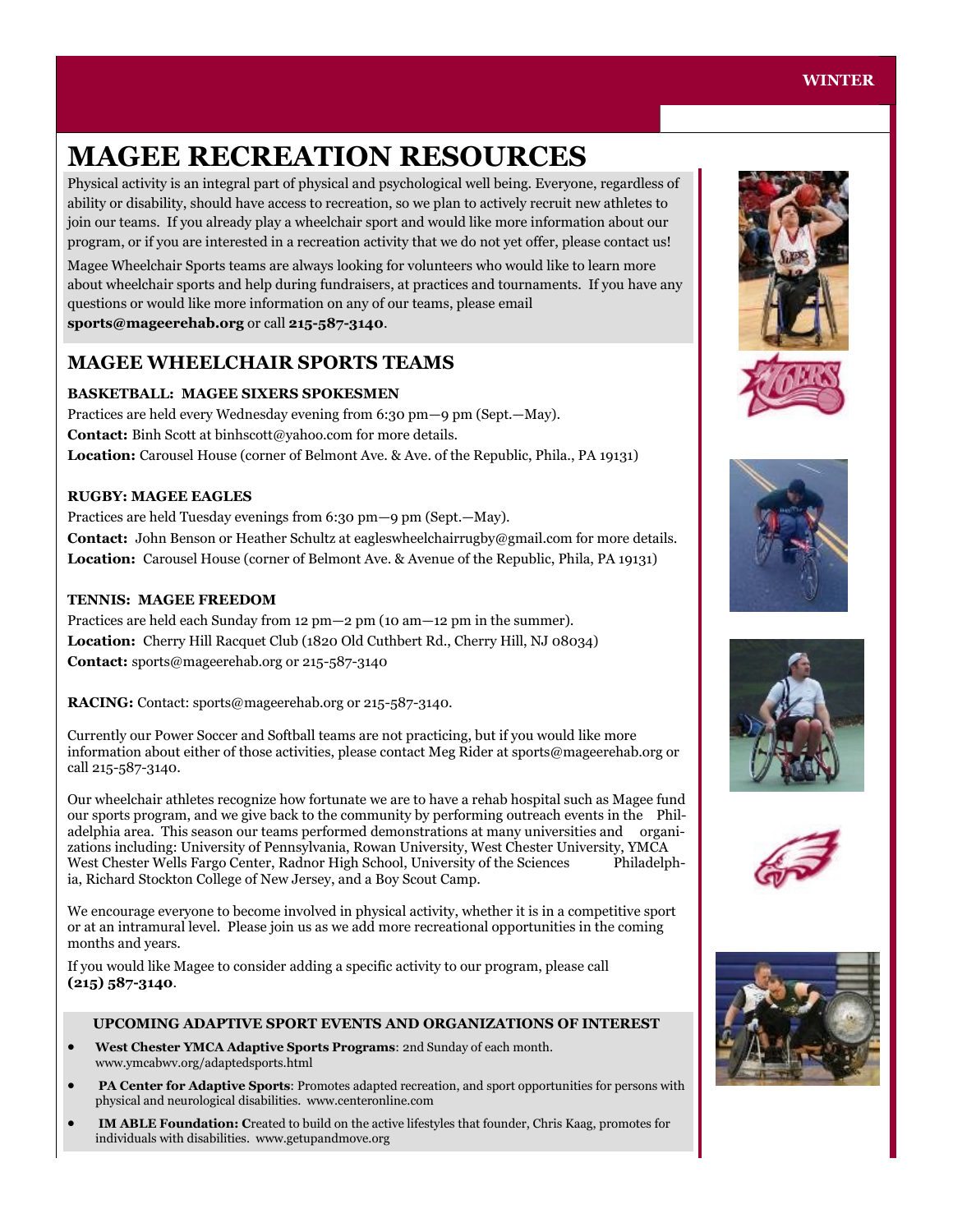#### **THE CORD**

Page 12



# **COMMUNITY PROGRAMS LEGAL CLINIC FOR THE DISABLED**

**The Legal Clinic for the Disabled provides free legal services to low-income people with physical disabilities in Philadelphia, Bucks, Chester, Delaware and Montgomery Counties, Pennsylvania.**

Since 1990, the Legal Clinic for the Disabled, a  $501(c)(3)$  non-profit corporation with offices at Magee Rehabilitation Hospital, has helped thousands of people. We help victims of domestic violence get legal protection from their abusers. We represent victims of identity theft and consumer fraud. We help parents and care givers access

healthcare for their children. We write wills, powers of attorney and living wills. Most of our clients experience physical limitations in their daily activities, and many have suffered catastrophic injuries or illnesses like stroke, spinal cord or brain injury, multiple sclerosis, cancer, advanced diabetes, glaucoma, AIDS, amputation or epilepsy. Our services help them overcome legal problems and continue living comfortably and independently in the community.

*For more information about our clinic, please visit our Web site at:*  **www.lcdphila.org**.

## **LEGAL CLINIC TOPICS – by Brandon Kuykendall**

We at the Legal Clinic do a lot of powers of attorney for Magee patients and non-Magee patients alike. One of the biggest and most important questions we are faced with when meeting a potential client for the first time is, do they have the requisite mental capacity to make a power of attorney? Mental capacity can be a tricky thing to determine in the context of medicine, let alone the practice of law. In order to try and clear up confusion concerning the subject, a brief explanation of mental capacity and how it applies is necessary.

In order to complete a power of attorney, the person seeking it, called the "principal," must be "of sound mind." Under the law, being of sound mind means having an understanding of one's actions and a reasonable knowledge of one's family and surroundings.

Translated into the context of a power of attorney, a principal can make a power of attorney if they understand what a power of attorney is, what effect it will have, and how it will affect themselves and their families. No one can decide to make a power of attorney except the principal themselves. No matter how dire a situation, or how much a family member may insist, only the principal can request and ultimately create a power of attorney. The legally binding power of the document is simply too great to allow otherwise.

If you have a question regarding a power of attorney, the staff at the Legal Clinic is always happy to help. Our intake hours are Monday, 9:30 to 1:30 and Thursday, 11:30 to 3:30. We can be reached at

**215-587-3350**.



**SPINAL CORD SOCIETY**

The Spinal Cord Society is a large grass roots organization with thousands of members throughout North America and other countries. Its goal is cure of chronic spinal cord injury paralysis. The Spinal Cord Society puts 100% of its funding into research for the cure of spinal cord dysfunction. The Spinal Cord Society meets at Magee Rehabilitation Hospital on the 6th floor at 1 pm on the first Saturday of every month. If you would like to support this research, consider attending one of these meetings.

For more information, please contact **Chris Cellucci** at **cellucci@ursinus.edu** or **(610) 296-7429**, or **Dennis Ledger** at **dledger@csc.com** or **(856) 468-4401**.

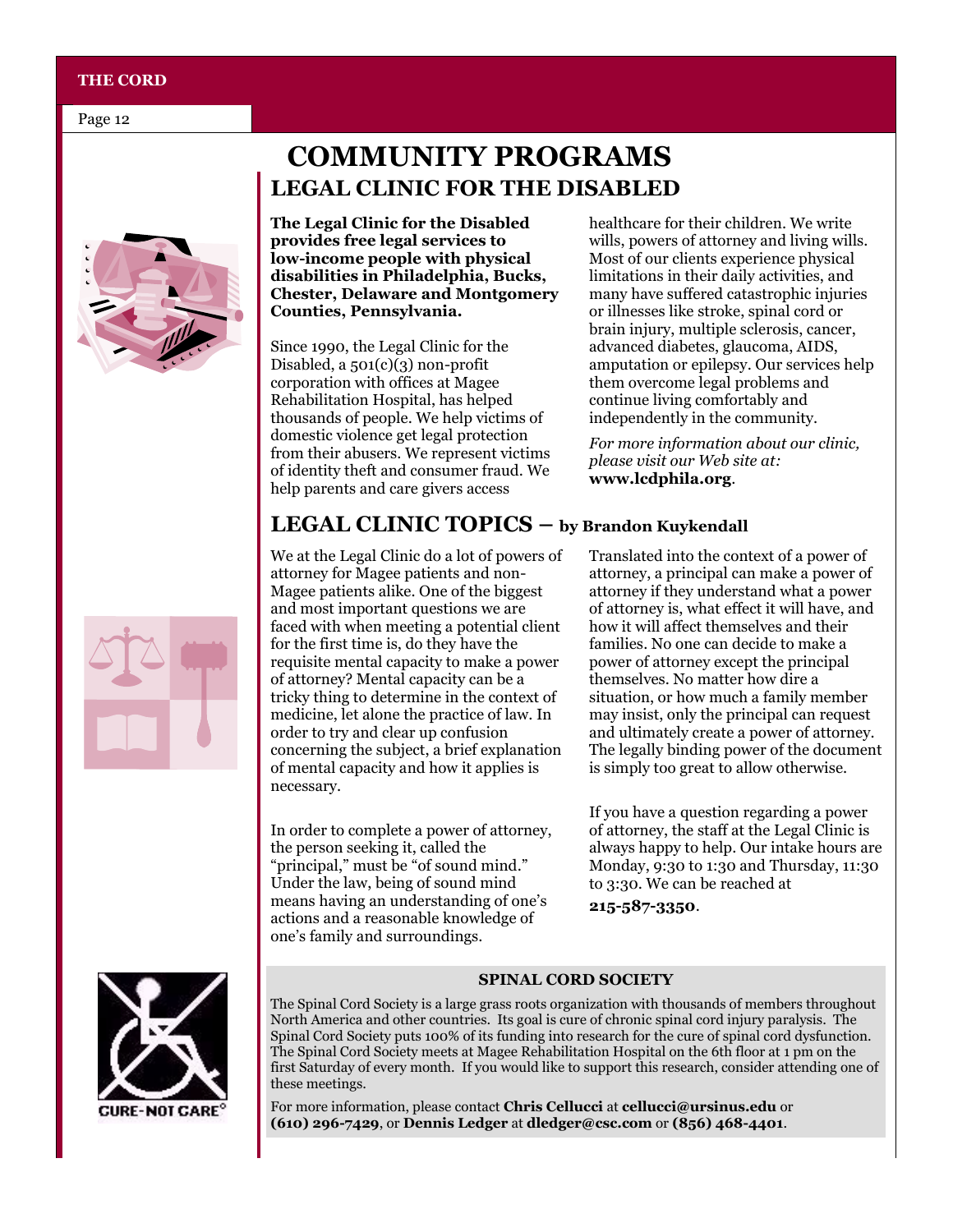## **WINTER WINTER**

Page 13 Page 13

## **THINK FIRST**

To help prevent disabling head and spinal cord injuries among children, teens and young adults, Magee's Think First Program holds dynamic presentations at schools. Our program is part of the nationally coordinated Think First program. Presentations consist of a video, injury prevention lessons and testimonials from adults with disabilities.

If you have a spinal cord injury or brain

#### **PATIENT RESOURCE CENTER**

The Patient Resource Center is located on the 6th floor. Feel free to stop by. We have tons of interesting fiction, a number of best seller books including notable books that made Oprah Winfrey's Book Club list. There are about 600 leisure/ romance/mystery novels to choose from as well as a broad selection of relevant professional periodicals. You may have noticed that we have three computers spaced just right for patient, visitor and

injury and are interested in changing behaviors and saving lives, please consider joining Think First and speaking to students. Since Magee values your experience we will reimburse you for your time.

If you are interested or know of a school that would like to host one of our assemblies, please call **Joe Davis**, Think First Coordinator, at **(215) 587-3400**.

staff access and to supplement these resources, we also have an assortment of DVDs .

Please allow us the opportunity to provide you with extraordinary customer service and an enviable user friendly environment.

You may contact **Venus Bradley** at **(215) 587-3146** with any questions, concerns or suggestions.

## **MAGEE REHABILITATION HOSPITAL AND THE ADAM TALIAFERRO FOUNDATION HELD A GOLF**

**OUTING — by Kerry O'Connor**

Magee Rehabilitation Hospital partnered with the foundation of former patient and Penn State Alum Adam Taliaferro for a golf outing October 3, 2011 at the Green Valley Country Club in Lafayette Hill, PA.

Although this was the first jointfundraising endeavor between the world renowned Magee Rehabilitation Hospital and the Adam Taliaferro Foundation which provides emotional, financial and educational support to student athletes who suffer catastrophic head or spinal cord injuries in sanctioned team events in New Jersey, Pennsylvania or Delaware it certainly isn't the beginning of the relationship.

Taliaferro was a patient at Magee back in 2000 when as a freshman cornerback for Penn State he received a spinal cord injury while making a clean hit in a game against

Ohio State. Told he may never walk again, after therapy at Magee, and with the unyielding support of his family, Taliaferro walked out of Magee on his own, shifted his focus and talents away from the football field and graduated from Penn State, went to law school and became a lawyer, all while starting the Adam Taliaferro Foundation to help those who, like him, had been injured in a sanctioned sporting event.

Proceeds from the golf outing which included golf, dinner, cocktails, live music by band 61 North and auction will benefit spinal cord injury research, rehabilitation, and quality of life programs supported by both the Adam Taliaferro Foundation and Magee Rehabilitation Hospital.

*Kerry O'Connor is the Director of Public Relations for Magee Rehabilitation Hospital.*







**Monday, Tuesday, Wednesday & Thursday** 

> **9:30 am - 8:00 pm Friday**

> **9:30 am - 5:00 pm**

**Saturday & Sunday** 

**12:00 pm - 5:00 pm**

**Hours are subject to change.**